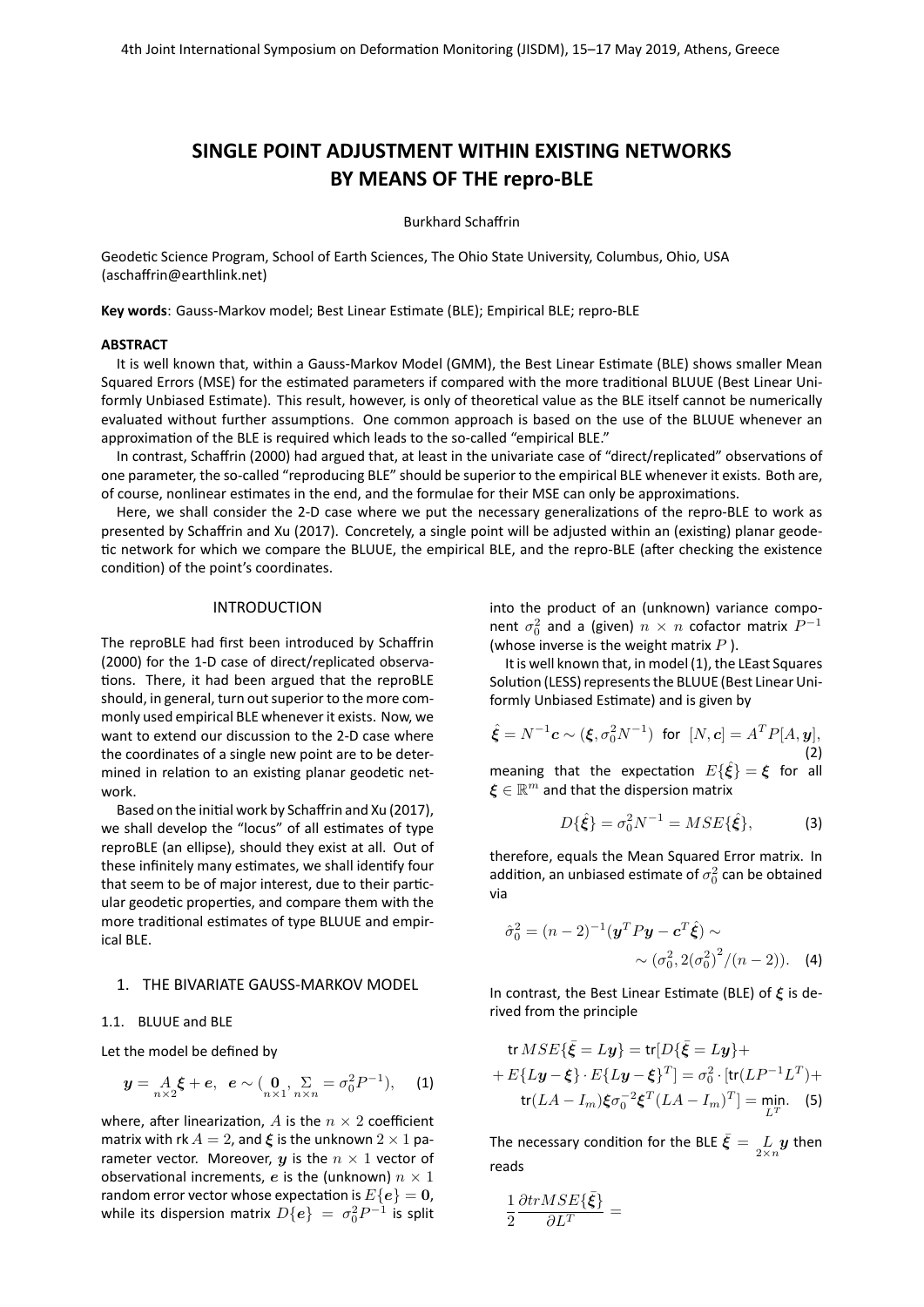$$
= (P^{-1} + A\xi\sigma_0^{-2}\xi^T A^T) \cdot \bar{L}^T - A\xi\sigma_0^{-2}\xi^T \doteq 0,
$$
\n(6a)

respectively

$$
\bar{L} = \xi \sigma_0^{-2} \xi^T A^T \cdot (I_n + PA\xi \sigma_0^{-2} \xi^T A^T)^{-1} P =
$$
  
=  $\xi \cdot \sigma_0^{-2} (1 + \xi^T N \xi \sigma_0^{-2})^{-1} \cdot \xi^T A^T P,$  (6b)

leading to the representation

<span id="page-1-0"></span>
$$
\bar{\xi} = \bar{L}y = \xi \cdot (\bar{\xi}^T c) / (\sigma_0^2 + \xi^T N \xi). \tag{7}
$$

The bias of the BLE can now be computed as

$$
E\{\bar{\xi}\} - \xi = -\xi \cdot \sigma_0^2 / (\sigma_0^2 + \xi^T N \xi), \quad \text{(8a)}
$$

and its Mean Squared Error matrix as

$$
MSE\{\bar{\xi}\} = \sigma_0^2 \cdot [\xi(\sigma_0^2 + \xi^T N \xi)^{-1} \xi^T N \xi
$$
  

$$
(\sigma_0^2 + \xi^T N \xi)^{-1} \xi^T + \xi(\sigma_0^2 + \xi^T N \xi)^{-1}.
$$
  

$$
\sigma_0^2 \cdot \sigma_0^{-2} \cdot \sigma_0^2 (\sigma_0^2 + \xi^T N \xi)^{-1} \xi^T],
$$

or

$$
MSE\{\bar{\xi}\} = \sigma_0^2 \cdot \xi(\sigma_0^2 + \xi^T N \xi)^{-1} \xi^T, \qquad \text{(8b)}
$$

which is a *rank-1* matrix.

## 1.2. The empirical BLE and the reproBLE

Since the BLE  $\bar{\xi}$  from [\(7\)](#page-1-0) cannot be evaluated without further knowledge of  $\xi$  itself, it has been proposed to replace  $\xi$  by the BLUUE  $\xi$ , thus leading to the empirical BLE

$$
\hat{\tilde{\boldsymbol{\xi}}} = \hat{\boldsymbol{\xi}} \cdot (\hat{\sigma}_0^2 + \hat{\boldsymbol{\xi}}^T N \hat{\boldsymbol{\xi}})^{-1} (\hat{\boldsymbol{\xi}}^T \boldsymbol{c}) =
$$

$$
= \hat{\boldsymbol{\xi}} \cdot \frac{\boldsymbol{c}^T N^{-1} \boldsymbol{c}}{\hat{\sigma}_0^2 + \boldsymbol{c}^T N^{-1} \boldsymbol{c}} =
$$
(9a)

$$
= \hat{\boldsymbol{\xi}} \left[ \frac{(n-2)(\boldsymbol{c}^T N^{-1} \boldsymbol{c})}{\boldsymbol{y}^T P \boldsymbol{y} + (n-3)(\boldsymbol{c}^T N^{-1} \boldsymbol{c})} \right], \qquad \text{(9b)}
$$

which turns out proportional to the BLUUE  $\hat{\xi}$ , but somewhat shorter than  $\hat{\xi}$ , hence also known as "shrinkage estimate;" cf. Gruber [\(1998\)](#page-2-0). For other choices, see Xu [\(1998\)](#page-3-2).

Its Mean Squared Error matrix may now be approximated by replacing  $\bm{\xi}$  and  $\sigma_0^2$  in [\(8b\)](#page-1-1) by  $\hat{\bm{\xi}}$  and  $\hat{\sigma}_0^2$ , leading to

$$
MSE\{\hat{\bar{\boldsymbol{\xi}}}\}\approx\sigma_0^2\cdot\hat{\boldsymbol{\xi}}(\hat{\sigma}_0^2+\boldsymbol{c}^T\boldsymbol{N}^{-1}\boldsymbol{c})^{-1}\hat{\boldsymbol{\xi}}^T
$$
 (10)

which, again, is a *rank-1* matrix.

In contrast, for the reproducing BLE (reproBLE), the estimate to replace  $\xi$  and the right side of [\(7\)](#page-1-0) ought to be the same as the left side. Thus, we have to solve the nonlinear equation

$$
\bar{\bar{\xi}} = \bar{\bar{\xi}} (\sigma_0^2 + \bar{\bar{\xi}}^T N \bar{\bar{\xi}})^{-1} (\bar{\bar{\xi}}^T c), \quad (11a)
$$

or, after excluding the trivial solution ( $\bar{\bar{\xi}} = 0$ ),

<span id="page-1-3"></span>
$$
\sigma_0^2 + \bar{\bar{\xi}}^T N \bar{\bar{\xi}} - \bar{\bar{\xi}}^T N \hat{\xi} = 0, \qquad (11b)
$$

respectively

$$
\left(\bar{\bar{\xi}} - \frac{1}{2}\hat{\xi}\right)^T N \left(\bar{\bar{\xi}} - \frac{1}{2}\hat{\xi}\right) = \frac{1}{4} \cdot \hat{\xi}^T N \hat{\xi} - \sigma_0^2, \text{ (11c)}
$$

which represents an ellipse as location for all estimates of type reproBLE as long as the inequality

<span id="page-1-4"></span>
$$
4\sigma_0^2 < \hat{\xi}^T N \xi
$$
 (12)

is guaranteed. Obviously, when  $\sigma_0^2$  goes to 0, the BLUUE  $\hat{\xi}$  itself becomes one of the reproBLEs. Vice versa, when  $\sigma_0^2$  approaches  $\hat{\xi}^T N \hat{\xi}/4$ , one half of the BLUUE becomes the only existing reproBLE (and the ellipse shrinks to this point).

## 2. REPROBLES OF INTEREST

<span id="page-1-1"></span>Following up on the above observation, for reasonably small values of  $\sigma_0^2$ , the interesting choices of the reproBLE should all be smaller than the BLUUE (shrinkage estimates), but would fall in its neighborhood. We identified four of them on the basis of their geometric properties, each of which are depicted in Figure [1.](#page-1-2)

- $\bar{\bar{\xi}}^1$  is the endpoint of the major ellipsoidal axis;
- $\bar{\bar{\xi}}^2$  is the farthest point of the ellipse from the origin;
- $\bar{\bar{\xi}}^3$  is the orthogonal projection of  $\hat{\xi}$  onto the ellipse;
- $\bar{\bar{\xi}}^4$  is the far ellipse point that is proportional to  $\hat{\xi}$ .



<span id="page-1-2"></span>Figure 1: Ellipse centered at  $(1/2)\hat{\xi}$ , with rotation angle  $\theta$ , semi-major axis length  $\lambda_1$ , and semi-minor axis length  $\lambda_2$ 

Let us now derive the corresponding formulas for the above four points of interest.

Point 1: First, we scale the matrix  $N$  to arrive at the new matrix

$$
N_{\text{scaled}} \coloneqq (\frac{1}{4} \cdot \hat{\xi}^T N \hat{\xi} - \sigma_0^2)^{-1} \cdot N = U \cdot \Lambda^2 \cdot U^T \tag{13a}
$$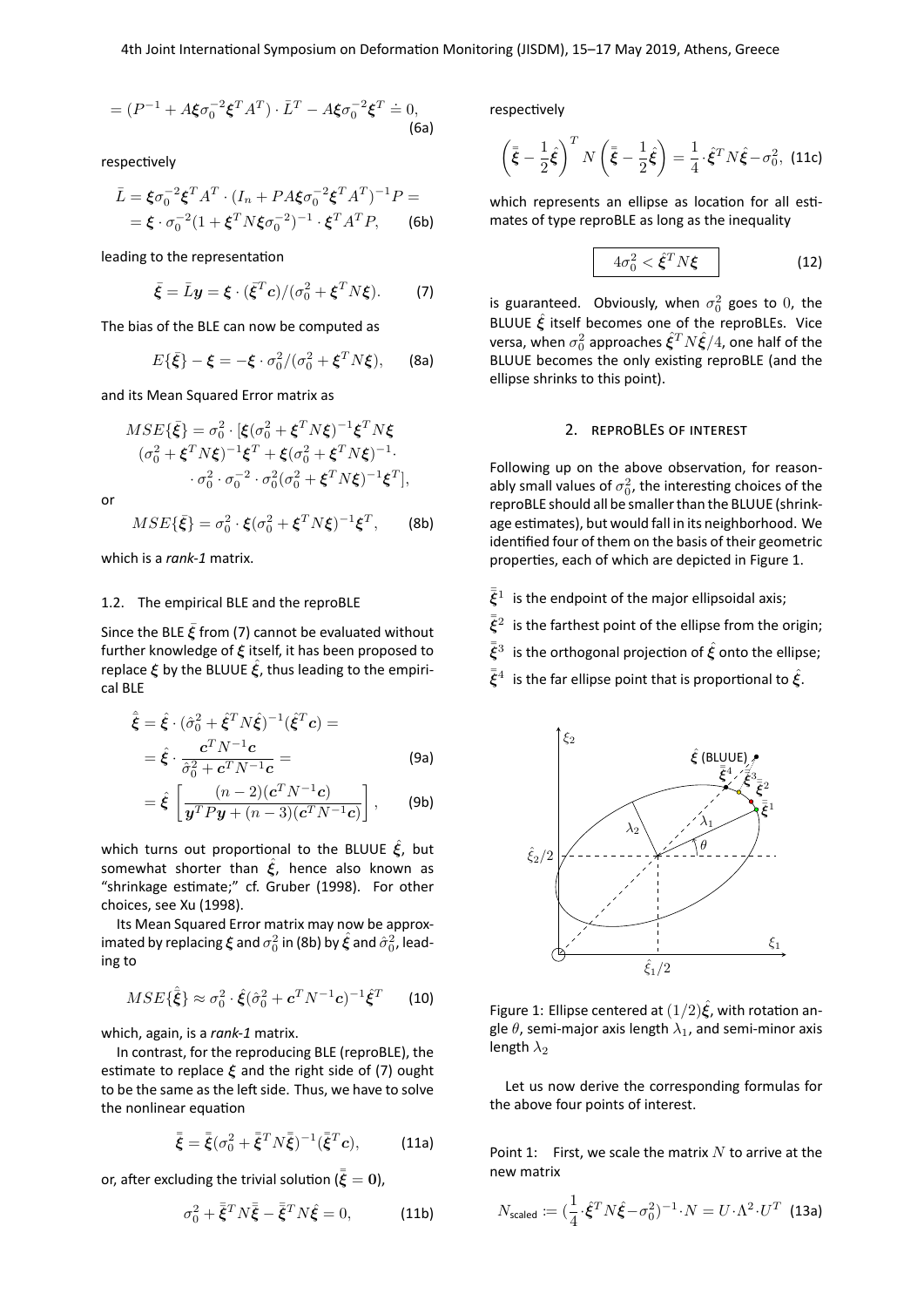which we decompose into eigenvalues and eigenvectors, with

$$
U \coloneqq \begin{bmatrix} \cos \theta & -\sin \theta \\ \sin \theta & \cos \theta \end{bmatrix} \quad \text{and} \quad \Lambda \coloneqq \begin{bmatrix} \lambda_1 & 0 \\ 0 & \lambda_2 \end{bmatrix} . \tag{13b}
$$

Then we can write

$$
\bar{\xi}_1^1 = \frac{1}{2} \cdot \hat{\xi}_1 + \lambda_1 \cdot \cos \theta, \qquad (14a)
$$

$$
\bar{\xi}_2^1 = \frac{1}{2} \cdot \hat{\xi}_2 + \lambda_2 \cdot \sin \theta. \tag{14b}
$$

Point 2: Secondly, we maximize  $\bar{\bar{\boldsymbol{\xi}}}^T \bar{\boldsymbol{\xi}}$  subject to [\(11b\)](#page-1-3), resp. make the Lagrange target function

$$
\Phi(\bar{\bar{\xi}}, \lambda) := \bar{\bar{\xi}}^T \bar{\bar{\xi}} + \lambda \cdot (\sigma_0^2 + \bar{\bar{\xi}}^T N \bar{\bar{\xi}} - \bar{\bar{\xi}}^T N \hat{\xi}) \tag{15}
$$

stationary. This leads to the necessary condition

$$
\frac{1}{2}\frac{\partial \Phi}{\partial \bar{\xi}} = \bar{\xi}^2 + N\bar{\xi}^2 \cdot \hat{\lambda} - \frac{1}{2}c \cdot \hat{\lambda} = 0 \quad (16a)
$$

and consequently to

$$
\bar{\xi}^{2} = \frac{1}{2} (I_{2} + \hat{\lambda} \cdot N)^{-1} \mathbf{c} \cdot \lambda =
$$

$$
= \frac{1}{2} (\hat{\lambda}^{-1} \cdot I_{2} + N)^{-1} \mathbf{c}.
$$
 (16b)

The other necessary condition will then come from

$$
\frac{\partial \Phi}{\partial \lambda} = \sigma_0^2 + (\bar{\xi}^2)^T N \bar{\xi}^2 - (\bar{\xi}^2)^T c \doteq 0, \qquad \text{(17a)}
$$

which, after inserting [\(16b\)](#page-2-1), leads to the polynomial

$$
4\sigma_0^2 + \mathbf{c}^T (\hat{\lambda}^{-1} \cdot I_2 + N)^{-1} N (\hat{\lambda}^{-1} \cdot I_2 + N)^{-1} \mathbf{c} -
$$
  
- 2\mathbf{c}^T (\hat{\lambda}^{-1} \cdot I\_2 + N)^{-1} \mathbf{c} = 0, (17b)

or

$$
4\sigma_0^2 + \mathbf{c}^T (\hat{\lambda}^{-1} \cdot I_2 + N)^{-1} \mathbf{c} =
$$
  
=  $\hat{\lambda}^{-1} \cdot \mathbf{c}^T (\hat{\lambda}^{-1} \cdot I_2 + N)^{-2} \mathbf{c},$  (17c)

which needs to be solved for  $\hat{\lambda}^{-1}$ . The inverse Lagrange multiplier can then be re-implemented into [\(16b\)](#page-2-1) to find  $\bar{\bar{\xi}}^2$ .

Point 3: Thirdly, we minimize the distance between the BLUUE  $\hat{\xi}$  and  $\overline{\tilde{\xi}}^3$  , namely  $(\overline{\tilde{\xi}}^3-\hat{\xi})^T(\overline{\tilde{\xi}}^3-\hat{\xi})$  , subject to [\(11b\)](#page-1-3), resp. make the Lagrange target function

$$
\Phi(\bar{\xi}, \lambda) := \bar{\bar{\xi}}^T \bar{\xi} - 2\bar{\bar{\xi}}^T \hat{\xi} + \hat{\xi}^T \hat{\xi} + \lambda \cdot [\sigma_0^2 + \bar{\bar{\xi}}^T N (\bar{\xi} - \hat{\xi})]
$$
\n(18)

stationary. This leads to the necessary condition

$$
\frac{1}{2}\frac{\partial \Phi}{\partial \bar{\xi}} = \bar{\xi}^3 - \hat{\xi} + N\bar{\xi}^3 \cdot \hat{\lambda} - \frac{1}{2}\mathbf{c} \cdot \hat{\lambda} \doteq 0 \quad (19a)
$$

and consequently to

$$
\begin{aligned}\n\bar{\xi}^3 &= (I_2 + \hat{\hat{\lambda}} \cdot N)^{-1} (\hat{\xi} + \frac{1}{2} \mathbf{c} \cdot \hat{\hat{\lambda}}) = \\
&= \hat{\xi} - \frac{1}{2} (I_2 + \hat{\hat{\lambda}} \cdot N)^{-1} \mathbf{c} \cdot \hat{\hat{\lambda}}.\n\end{aligned}
$$
\n(19b)

The other necessary condition will then come from

$$
\frac{\partial \Phi}{\partial \lambda} = \sigma_0^2 + (\bar{\xi}^3)^T N (\bar{\xi}^3 - \hat{\xi}) \doteq 0,
$$
 (20a)

which, after inserting [\(19b\)](#page-2-2), leads to the polynomial

$$
2\sigma_0^2 - (\hat{\xi} + \frac{1}{2}\mathbf{c} \cdot \hat{\lambda})^T (I_2 + \hat{\lambda} \cdot N)^{-1}.
$$

$$
\cdot N \cdot (I_2 + \hat{\lambda} \cdot N)^{-1} \mathbf{c} \cdot \hat{\lambda} = 0, \quad \text{(20b)}
$$

$$
2\sigma_0^2 - (\hat{\boldsymbol{\xi}} + \frac{1}{2}\boldsymbol{c} \cdot \hat{\boldsymbol{\lambda}})^T (I_2 + \hat{\boldsymbol{\lambda}} N)^{-1} \boldsymbol{c} =
$$
  
= 
$$
(\hat{\boldsymbol{\xi}} + \frac{1}{2}\boldsymbol{c} \cdot \hat{\boldsymbol{\lambda}})^T (I_2 + \hat{\boldsymbol{\lambda}} N)^{-2} \boldsymbol{c},
$$
 (20c)

which needs to be solved for  $\hat{\hat{\lambda}}$ . This Lagrange multi-plier can then be re-implemented into [\(19b\)](#page-2-2) to find  $\bar{\bar{\xi}}^3$ .

Point 4: Fourthly, we seek the proportionality factor  $\alpha$  in  $\bar{\bar{\xi}}^4 = \alpha \cdot \hat{\xi}$ , which leads to the equation

$$
\alpha^2 \cdot (\hat{\xi}^T N \hat{\xi}) - \alpha \cdot (\hat{\xi}^T N \hat{\xi}) + \sigma_0^2 = 0 \tag{21}
$$

<span id="page-2-1"></span>and thus to the solution

$$
\alpha = \frac{1}{2} + \frac{1}{2} \sqrt{1 - 4\sigma_0^2 / (c^T N^{-1} c)}.
$$
 (22)

Note that  $\alpha$  approaches 1 when  $\sigma_0^2$  approaches 0.

## 3. AN EXAMPLE

A suitable example will be presented at the JISDM 2019 conference.

### 4. CONCLUSIONS

In this paper, the reproBLE has been studied for single point adjustments in 2-D. Its location is defined by an *ellipse* as long as the existence condition [\(12\)](#page-1-4) holds.

Among four different reproBLEs of special interest, only the third and fourth seem to be superior to the BLUUE in our example (but not in others). Hopefully, the comparison of their formal MSE matrices will provide more clarity.

## **ACKNOWLEDGEMENTS**

Fruitful discussions with my colleagues Kyle Snow and Cuiping Guo have helped to shape the above material in the way it is here presented. This assistance is very much appreciated.

#### **REFERENCES**

<span id="page-2-2"></span><span id="page-2-0"></span>Gruber, M. (1998). *Improving Efficiency by Shrinkage: The James–Stein and Ridge Regression Estimators*. Dekker: New York/NY. 632 pp.